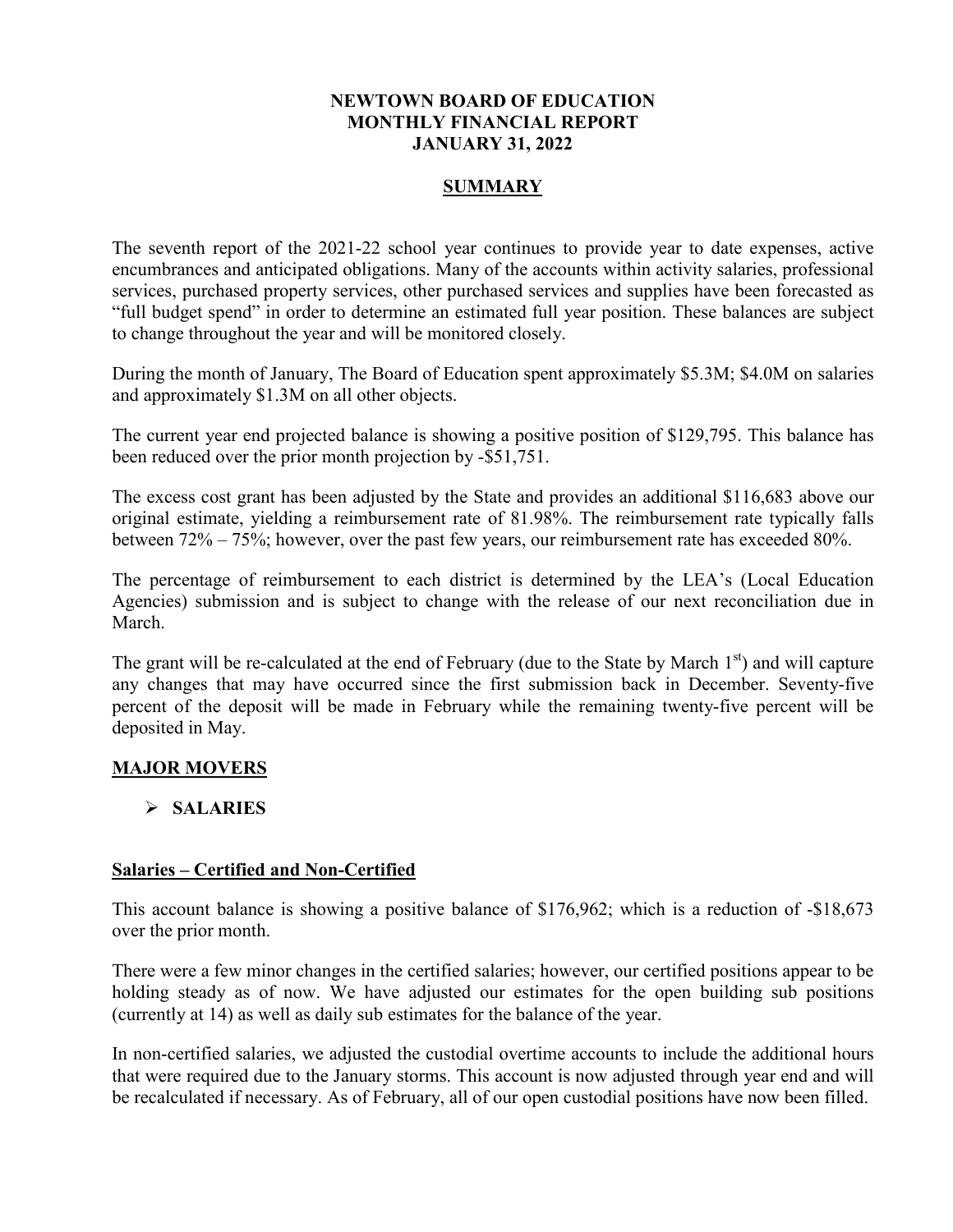At this time, we still have approximately 8-9 unfilled paraprofessional positions, 3 behavioral therapists and a network specialist. Prorated estimates have been included in this report and will be adjusted each month.

# **OTHER PURCHASED SERVICES**

The balance in this major object now shows a negative position of -\$116,379; which has changed by -\$72,806 over the prior month.

## **Out-of-District Tuition**

The majority of change is found in the out-of-district tuition account. This account has been reduced over the prior month with the addition of four new anticipated outplacements. We have estimated a prorated amount of approximately \$120,000 that will be adjusted as necessary. However, on the plus side, we have received the State's estimated excess cost grant reconciliation which provides an additional \$116,683 in revenue.

After these adjustments, the special education out of district tuition account is now showing a negative balance of -\$167,617. A transfer request will most likely be in place next month to move the special ed contingency account into the out-of-district tuition account to assist with this deficit.

## **Transportation**

Adjustments were made in transportation to account for the anticipated outplacements. This will most likely require further adjustments as soon as the locations have been decided upon.

## **Contracted Services**

We have submitted our application for renewal of our cyber liability insurance policy and should be hearing from our rep soon as the current contract will expire on March 15, 2022. The current estimate of \$30,000 for this policy has not been adjusted as it is still unclear where this policy will land. By the end of February, we should have more information to provide to the Board.

## **Emergency Repairs**

Head O'Meadow School – chiller repair requiring a replacement of the supply fan motor. The cost for this repair was \$8,220.63 and the work will be performed by Trane Inc. who also provides for our service contract.

## **Revenue**

Local tuition in the amount of \$2,200.00 was received in January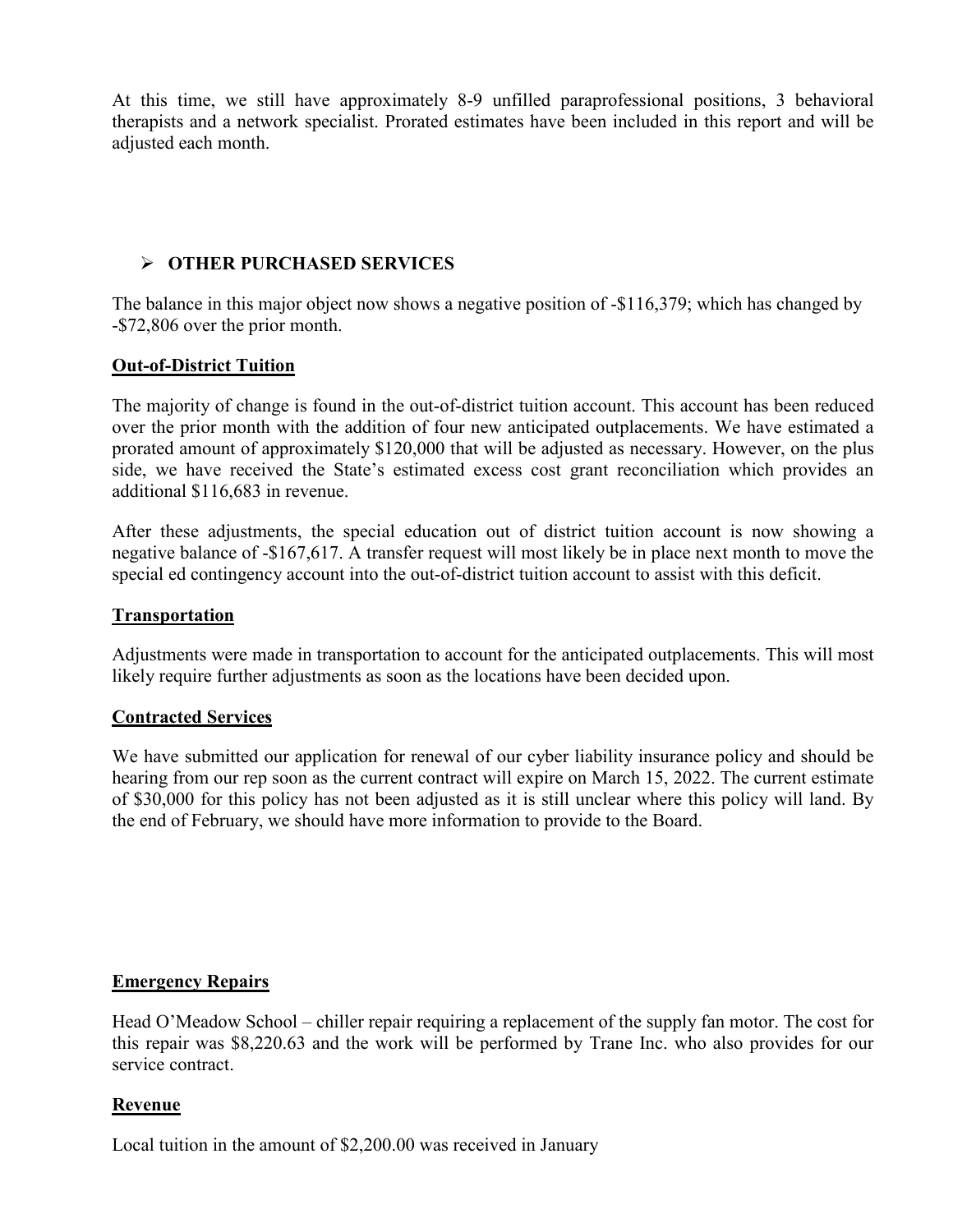Tanja Vadas Director of Business & Finance February 10, 2022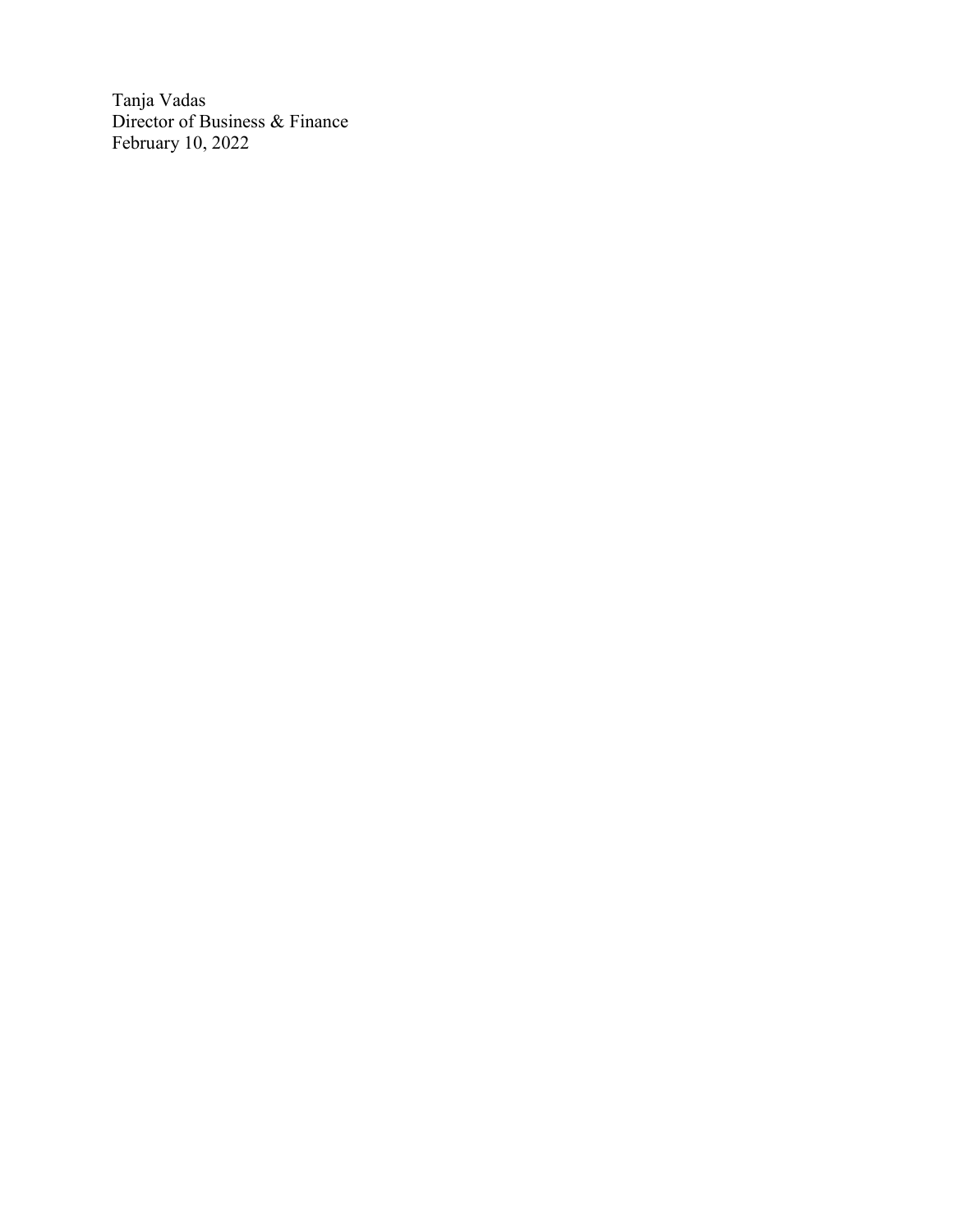| OBJECT | <b>CODE EXPENSE CATEGORY</b>                      |              | <b>EXPENDED</b><br>$2020 - 2021$ |        | $2021 - 2022$<br><b>APPROVED</b><br><b>BUDGET</b> | <b>YTD</b><br><b>TRANSFERS</b><br>2021 - 2022 | <b>CURRENT</b><br><b>BUDGET</b> | <b>YTD</b><br><b>EXPENDITURE</b> |       | <b>ENCUMBER</b> |              | <b>BALANCE</b> |               | <b>ANTICIPATED</b><br><b>OBLIGATIONS</b> |               | <b>PROJECTED</b><br><b>BALANCE</b> | $\frac{0}{0}$<br><b>EXP</b> |
|--------|---------------------------------------------------|--------------|----------------------------------|--------|---------------------------------------------------|-----------------------------------------------|---------------------------------|----------------------------------|-------|-----------------|--------------|----------------|---------------|------------------------------------------|---------------|------------------------------------|-----------------------------|
|        | <b>GENERAL FUND BUDGET</b>                        |              |                                  |        |                                                   |                                               |                                 |                                  |       |                 |              |                |               |                                          |               |                                    |                             |
| 100    | <b>SALARIES</b>                                   |              | $$51,136,424$ \ \$               |        | 52,267,415 \$                                     | $(84,000)$ \$                                 | 52,183,415 \$                   | 25,411,180 \$                    |       | 25,469,414 \$   |              | 1,302,821 \$   |               | 1,125,859 \$                             |               | 176,962                            | 99.66%                      |
| 200    | <b>EMPLOYEE BENEFITS</b>                          | <sup>S</sup> | 11,442,647 \$                    |        | 11,665,232 \$                                     | $-5$                                          | 11,665,232 \$                   | 8,502,716 \$                     |       | 2,203,980 \$    |              | 958,536 \$     |               | 983,612 \$                               |               | (25,075)                           | 100.21%                     |
| 300    | PROFESSIONAL SERVICES                             | S            | 565,345 \$                       |        | 687,417 \$                                        | $-$ \$                                        | 687,417 \$                      | 227,836 \$                       |       | 66,666 \$       |              | 392,915 \$     |               | 395,414 \$                               |               | (2,500)                            | 100.36%                     |
| 400    | PURCHASED PROPERTY SERV.                          | <sup>S</sup> | 1,821,238 \$                     |        | 1,847,678 \$                                      | $- S$                                         | 1,847,678 \$                    | 920,755 \$                       |       | 371,100 \$      |              | 555,824 \$     |               | 559,981 \$                               |               | (4,157)                            | 100.22%                     |
| 500    | <b>OTHER PURCHASED SERVICES</b>                   | S            | 9,172,832 \$                     |        | 9,406,686 \$                                      | 23,000 \$                                     | 9,429,686 \$                    | 5,241,711 \$                     |       | 4,673,001 \$    |              | $(485,025)$ \$ |               | $(368, 646)$ \$                          |               | (116,379)                          | 101.23%                     |
| 600    | <b>SUPPLIES</b>                                   | S            | 3,455,926 \$                     |        | 3,381,039 \$                                      | $- S$                                         | 3,381,039 \$                    | 1,566,806 \$                     |       | 210,678 \$      |              | 1,603,556 \$   |               | 1,585,292 \$                             | S             | 18,264                             | 99.46%                      |
| 700    | <b>PROPERTY</b>                                   | <sup>S</sup> | 963,462 \$                       |        | 268,112 \$                                        | 61,000 \$                                     | 329,112 \$                      | 48,676 \$                        |       | 155,067 \$      |              | 125,369 \$     |               | 142,689 \$                               |               | (17,320)                           | 105.26%                     |
| 800    | <b>MISCELLANEOUS</b>                              | $\mathbb{S}$ | 66,663 \$                        |        | 74,119 \$                                         | $- S$                                         | 74,119 \$                       | 52,037 \$                        |       | 466 \$          |              | 21,616 \$      |               | 21,616 \$                                |               | $\sim$                             | 100.00%                     |
| 910    | SPECIAL ED CONTINGENCY                            | $\mathbb{S}$ |                                  | $-$ \$ | 100,000 \$                                        | $- S$                                         | 100,000 \$                      |                                  | $- S$ |                 | $- S$        | 100,000 \$     |               |                                          | - \$          | 100,000                            | $0.00\%$                    |
|        | TOTAL GENERAL FUND BUDGET                         |              |                                  |        | \$ 78,624,538 \$ 79,697,698 \$                    | $-$ \$                                        | 79,697,698 \$                   | 41,971,716 \$                    |       | 33,150,370 \$   |              | 4,575,612 \$   |               | 4,445,817 \$                             |               | 129,795                            | 99.84%                      |
| 900    | <b>TRANSFER NON-LAPSING</b>                       | $\mathbb{S}$ | 27,238                           |        |                                                   |                                               |                                 |                                  |       |                 |              |                |               |                                          |               |                                    |                             |
|        | <b>GRAND TOTAL</b>                                | <sup>S</sup> | 78,651,776 \$                    |        | 79,697,698 \$                                     | $- S$                                         | 79,697,698 \$                   | 41,971,716 \$                    |       | 33,150,370 \$   |              | 4,575,612 \$   |               | 4,445,817 \$                             |               | 129,795                            | 99.84%                      |
|        |                                                   |              |                                  |        |                                                   |                                               |                                 |                                  |       |                 |              |                |               |                                          |               |                                    |                             |
| 100    | <b>SALARIES</b><br><b>Administrative Salaries</b> | S            | 4,186,380 \$                     |        | 4,221,800 \$                                      | 14,759 \$                                     | 4,236,559 \$                    | 2,496,906 \$                     |       | 1,733,094 \$    |              | $6,560$ \$     |               | 8,200 \$                                 |               | (1,640)                            | 100.04%                     |
|        | Teachers & Specialists Salaries                   | S.           | 32,684,013 \$                    |        | 33,063,708 \$                                     | $(171,759)$ \$                                | 32,891,949 \$                   | 15,110,633 \$                    |       | 17,650,637 \$   |              | 130,679 \$     |               | $(10,515)$ \$                            |               | 141,194                            | 99.57%                      |
|        | Early Retirement                                  | -S           | $16,000$ \$                      |        | 8,000 \$                                          | 73,000 \$                                     | 81,000 \$                       | 81,000 \$                        |       | $\sim$          | $\mathbf{s}$ | $\sim$         | $\mathbf{s}$  | $\sim$                                   | <sup>S</sup>  | $\overline{\phantom{a}}$           | 100.00%                     |
|        | Continuing Ed./Summer School                      | \$           | 72,844 \$                        |        | 93,097 \$                                         | $1,136$ \$                                    | 94,233 \$                       | 74,385 \$                        |       | 19,848 \$       |              | $\blacksquare$ | <sup>\$</sup> | $\sim$                                   | <sup>\$</sup> | $\overline{\phantom{a}}$           | 100.00%                     |
|        | Homebound & Tutors Salaries                       | S            | 78,691 \$                        |        | 159,858 \$                                        | -S<br>$\sim$                                  | 159,858 \$                      | 46,741 \$                        |       | 33,749 \$       |              | 79,368 \$      |               | 78,942 \$                                |               | 426                                | 99.73%                      |
|        | <b>Certified Substitutes</b>                      | S            | 753,567 \$                       |        | 642,310 \$                                        | $\mathcal{S}$<br>$\sim$                       | 642,310 \$                      | 284,533 \$                       |       | 225,550 \$      |              | 132,226 \$     |               | 272,648 \$                               |               | (140, 421)                         | 121.86%                     |
|        | Coaching/Activities                               | S            | 624,714 \$                       |        | 662,356 \$                                        | $\mathcal{S}$<br>$\sim$                       | 662,356 \$                      | 346,392 \$                       |       | $2,667$ \$      |              | 313,297 \$     |               | 313,297 \$                               |               | $\sim$                             | 100.00%                     |
|        | Staff & Program Development                       | <sup>S</sup> | 169,712 \$                       |        | 150,083 \$                                        | $\mathbb{S}$<br>$\blacksquare$                | 150,083 \$                      | 91,514 \$                        |       | $42,264$ \$     |              | 16,306 \$      |               | 66,755 \$                                |               | (50, 449)                          | 133.61%                     |
|        | <b>CERTIFIED SALARIES</b>                         |              | $$38,585,921$ \$                 |        | 39,001,212 \$                                     | $(82, 864)$ \$                                | 38,918,348 \$                   | 18,532,104 \$                    |       | 19,707,808 \$   |              | 678,436 \$     |               | 729,327 \$                               |               | (50, 891)                          | 100.13%                     |
|        | Supervisors & Technology Salaries                 | S.           | 1,017,628 \$                     |        | 1,086,292 \$                                      | 15,046 \$                                     | 1,101,338 \$                    | 641,568 \$                       |       | 360,719 \$      |              | 99,051 \$      |               | 54,995 \$                                |               | 44,056                             | 96.00%                      |
|        | Clerical & Secretarial Salaries                   | S            | 2,286,001 \$                     |        | 2,312,625 \$                                      | $6,137$ \$                                    | 2,318,762 \$                    | 1,265,266 \$                     |       | 1,017,505 \$    |              | 35,991 \$      |               | 17,485 \$                                |               | 18,506                             | 99.20%                      |
|        | <b>Educational Assistants</b>                     | -S           | 2,679,741 \$                     |        | 2,970,947 \$                                      | $(31,259)$ \$                                 | 2,939,688 \$                    | 1,353,979 \$                     |       | 1,405,338 \$    |              | 180,371 \$     |               | 71,103 \$                                |               | 109,268                            | 96.28%                      |
|        | Nurses & Medical Advisors                         | S            | 872,353 \$                       |        | 909,761 \$                                        | 17,414 \$                                     | 927,175 \$                      | 438,848 \$                       |       | 474,819 \$      |              | 13,508 \$      |               | $19,109$ \$                              |               | (5,601)                            | 100.60%                     |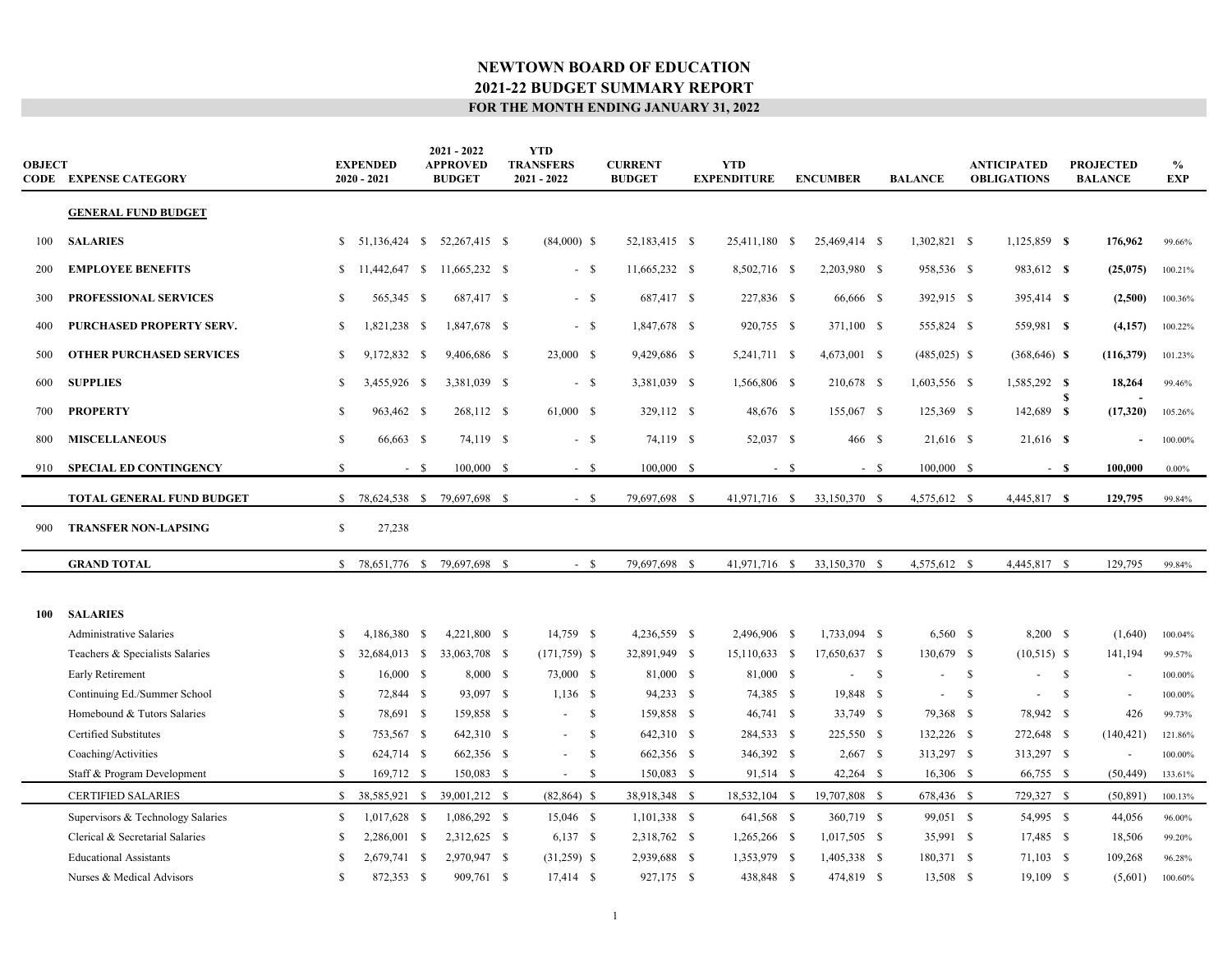| <b>OBJECT</b> | <b>CODE EXPENSE CATEGORY</b>           |               | <b>EXPENDED</b><br>$2020 - 2021$ |    | $2021 - 2022$<br><b>APPROVED</b><br><b>BUDGET</b> |    | <b>YTD</b><br><b>TRANSFERS</b><br>2021 - 2022 |              | <b>CURRENT</b><br><b>BUDGET</b> |      | <b>YTD</b><br><b>EXPENDITURE</b> |    | <b>ENCUMBER</b> |               | <b>BALANCE</b> |              | <b>ANTICIPATED</b><br><b>OBLIGATIONS</b> |              | <b>PROJECTED</b><br><b>BALANCE</b> | $\%$<br><b>EXP</b> |
|---------------|----------------------------------------|---------------|----------------------------------|----|---------------------------------------------------|----|-----------------------------------------------|--------------|---------------------------------|------|----------------------------------|----|-----------------|---------------|----------------|--------------|------------------------------------------|--------------|------------------------------------|--------------------|
|               | Custodial & Maint. Salaries            | \$            | 3,156,782 \$                     |    | 3,326,720 \$                                      |    | $4,698$ \$                                    |              | 3,331,418 \$                    |      | 1,822,598 \$                     |    | 1,399,746 \$    |               | 109,075 \$     |              | 75,436 \$                                |              | 33,639                             | 98.99%             |
|               | Non-Certied Adj & Bus Drivers Salaries | S             | 10,597 \$                        |    | 98,779 \$                                         |    | $(98, 779)$ \$                                |              | $\sim$                          | - \$ |                                  | -S |                 | $\mathbb{S}$  | $\sim$         | $\mathbf{s}$ | $\sim$                                   | $\mathbf{s}$ | $\overline{\phantom{a}}$           | #DIV/0!            |
|               | Career/Job Salaries                    | S.            | 53,746 \$                        |    | 134,711 \$                                        |    | $\sim$                                        | $\mathbb{S}$ | 134,711 \$                      |      | 75,144 \$                        |    | 110,616 \$      |               | $(51,049)$ \$  |              | $(57, 164)$ \$                           |              | 6,115                              | 95.46%             |
|               | Special Education Svcs Salaries        | $\mathbb{S}$  | 1,364,876 \$                     |    | 1,400,112 \$                                      |    | 49,700 \$                                     |              | 1,449,812 \$                    |      | 684,319 \$                       |    | 662,932 \$      |               | 102,562 \$     |              | 36,067 \$                                |              | 66,494                             | 95.41%             |
|               | Security Salaries & Attendance         | \$            | 596,036 \$                       |    | 640,246 \$                                        |    | 35,907 \$                                     |              | 676,153 \$                      |      | 347,439 \$                       |    | 322,378 \$      |               | $6,336$ \$     |              | 8,383 \$                                 |              | (2,047)                            | 100.30%            |
|               | Extra Work - Non-Cert.                 | S.            | 146,562 \$                       |    | 118,010 \$                                        |    | $\overline{\phantom{a}}$                      | $\mathbb{S}$ | 118,010 \$                      |      | 64,896 \$                        |    | $7,553$ \$      |               | 45,560 \$      |              | 50,314 \$                                |              | (4,754)                            | 104.03%            |
|               | Custodial & Maint. Overtime            | S             | 359,759 \$                       |    | 236,000 \$                                        |    | $\sim$                                        | - \$         | 236,000 \$                      |      | 171,923 \$                       |    | $-$ \$          |               | 64,077 \$      |              | 101,900 \$                               |              | (37, 823)                          | 116.03%            |
|               | Civic Activities/Park & Rec.           | \$            | $6,423$ \$                       |    | 32,000 \$                                         |    | $\sim$                                        | - \$         | 32,000 \$                       |      | 13,096 \$                        |    | $\sim$          | -S            | 18,904 \$      |              | 18,904 \$                                |              | $\overline{\phantom{a}}$           | 100.00%            |
|               | NON-CERTIFIED SALARIES                 | $\mathbb{S}$  | 12,550,504 \$                    |    | 13,266,203 \$                                     |    | $(1,136)$ \$                                  |              | 13,265,067 \$                   |      | 6,879,076 \$                     |    | 5,761,606 \$    |               | 624,385 \$     |              | 396,532 \$                               |              | 227,853                            | 98.28%             |
|               | <b>SUBTOTAL SALARIES</b>               |               |                                  |    | \$ 51,136,424 \$ 52,267,415 \$                    |    | $(84,000)$ \$                                 |              | 52,183,415 \$                   |      | 25,411,180 \$                    |    | 25,469,414 \$   |               | $1,302,821$ \$ |              | $1,125,859$ \$                           |              | 176,962                            | 99.66%             |
| 200           | <b>EMPLOYEE BENEFITS</b>               |               |                                  |    |                                                   |    |                                               |              |                                 |      |                                  |    |                 |               |                |              |                                          |              |                                    |                    |
|               | Medical & Dental Expenses              | \$            | 8,282,131 \$                     |    | 8,532,018 \$                                      |    | $\sim$                                        | \$           | 8,532,018 \$                    |      | 6,424,298 \$                     |    | 2,099,565 \$    |               | 8,156 \$       |              | 20,281 \$                                |              | (12, 125)                          | 100.14%            |
|               | Life Insurance                         | S.            | 87,146 \$                        |    | 86,760 \$                                         |    | $\sim$                                        | $\mathbf{s}$ | 86,760 \$                       |      | 51,343 \$                        |    |                 | $\mathbb{S}$  | 35,417 \$      |              | 35,417 \$                                |              |                                    | 100.00%            |
|               | FICA & Medicare                        | S.            | 1,590,115 \$                     |    | 1,641,519 \$                                      |    |                                               | $\mathbf{s}$ | 1,641,519 \$                    |      | 836,596 \$                       |    | $\sim$          | $\mathbb{S}$  | 804,923 \$     |              | 804,923 \$                               |              | $\overline{\phantom{a}}$           | 100.00%            |
|               | Pensions                               | \$            | 932,839 \$                       |    | 869,471 \$                                        |    | $\sim$                                        | $\mathbf{s}$ | 869,471 \$                      |      | 828,887 \$                       |    | 750 \$          |               | 39,834 \$      |              | 49,834 \$                                |              | (10,000)                           | 101.15%            |
|               | Unemployment & Employee Assist.        | \$            | 104,314 \$                       |    | 102,000 \$                                        |    | $\sim$                                        | $\mathbf{s}$ | $102,000$ \$                    |      | 28,843 \$                        |    | $\sim$          | $\mathbb{S}$  | 73,157 \$      |              | 73,157 \$                                |              | $\overline{\phantom{a}}$           | 100.00%            |
|               | Workers Compensation                   | $\mathbf S$   | 446,103 \$                       |    | 433,464 \$                                        |    | $\sim$                                        | $\mathbf{s}$ | 433,464 \$                      |      | 332,749 \$                       |    | 103,665 \$      |               | $(2,950)$ \$   |              | $-$ \$                                   |              | (2,950)                            | 100.68%            |
|               | <b>SUBTOTAL EMPLOYEE BENEFITS</b>      |               |                                  |    | \$ 11,442,647 \$ 11,665,232 \$                    |    | $-$ S                                         |              | 11,665,232 \$                   |      | 8,502,716 \$                     |    | 2,203,980 \$    |               | 958,536 \$     |              | 983,612 \$                               |              | (25,075)                           | 100.21%            |
| 300           | PROFESSIONAL SERVICES                  |               |                                  |    |                                                   |    |                                               |              |                                 |      |                                  |    |                 |               |                |              |                                          |              |                                    |                    |
|               | Professional Services                  | \$            | 468,690 \$                       |    | 518,402 \$                                        |    | $\sim$                                        | $\mathbb{S}$ | 518,402 \$                      |      | 170,458 \$                       |    | 51,268 \$       |               | 296,676 \$     |              | 296,676 \$                               |              | $\overline{\phantom{a}}$           | 100.00%            |
|               | Professional Educational Serv.         | \$            | 96,655 \$                        |    | 169,015 \$                                        |    | $-$ \$                                        |              | $169,015$ \$                    |      | 57,378 \$                        |    | 15,398 \$       |               | 96,239 \$      |              | 98,739 \$                                |              | (2,500)                            | 101.48%            |
|               | SUBTOTAL PROFESSIONAL SERV.            | \$            | 565,345 \$                       |    | 687,417 \$                                        |    | $-$ \$                                        |              | 687,417 \$                      |      | 227,836 \$                       |    | 66,666 \$       |               | 392,915 \$     |              | 395,414 \$                               |              | (2,500)                            | 100.36%            |
| 400           | <b>PURCHASED PROPERTY SERV.</b>        |               |                                  |    |                                                   |    |                                               |              |                                 |      |                                  |    |                 |               |                |              |                                          |              |                                    |                    |
|               | Buildings & Grounds Contracted Svc.    | \$            | 635,010 \$                       |    | 678,563 \$                                        |    |                                               | - \$         | 678,563 \$                      |      | 426,544 \$                       |    | 202,770 \$      |               | 49,249 \$      |              | 53,407 \$                                |              | (4,157)                            | 100.61%            |
|               | Utility Services - Water & Sewer       | S.            | 98,263 \$                        |    | 151,157 \$                                        |    | $\sim$                                        | $\mathbf{s}$ | 151,157 \$                      |      | 55,633 \$                        |    | $\sim$          | -S            | 95,524 \$      |              | 95,524 \$                                |              |                                    | 100.00%            |
|               | Building, Site & Emergency Repairs     | <b>S</b>      | 513,908 \$                       |    | 475,000 \$                                        |    | $\sim$                                        | - \$         | 475,000 \$                      |      | 231,619 \$                       |    | 36,631 \$       |               | 206,750 \$     |              | 206,750 \$                               |              | $\overline{\phantom{a}}$           | 100.00%            |
|               | <b>Equipment Repairs</b>               | <sup>\$</sup> | 312,223 \$                       |    | 275,366 \$                                        |    | $\sim$                                        | <sup>S</sup> | 275,366 \$                      |      | 86,304 \$                        |    | 41,185 \$       |               | 147,877 \$     |              | 147,877 \$                               |              | $\overline{a}$                     | 100.00%            |
|               | Rentals - Building & Equipment         | S             | 261,834 \$                       |    | 267,592 \$                                        |    | $\overline{\phantom{a}}$                      | $\mathbb{S}$ | 267,592 \$                      |      | 120,655 \$                       |    | 90,514 \$       |               | 56,423 \$      |              | 56,423 \$                                |              | $\mathbf{0}$                       | 100.00%            |
|               | Building & Site Improvements           | S.            |                                  | -S | $\sim$                                            | -S | $\sim$                                        | \$           | $\sim$                          | - \$ |                                  | -S | $\sim$          | <sup>\$</sup> | $\sim$         | - \$         | $\overline{\phantom{a}}$                 | - \$         |                                    |                    |
|               | <b>SUBTOTAL PUR. PROPERTY SERV.</b>    | S.            | $1,821,238$ \$                   |    | 1,847,678 \$                                      |    | $\sim$                                        | $\mathbf{s}$ | 1,847,678 \$                    |      | 920,755 \$                       |    | 371,100 \$      |               | 555,824 \$     |              | 559,981 \$                               |              | (4,157)                            | 100.22%            |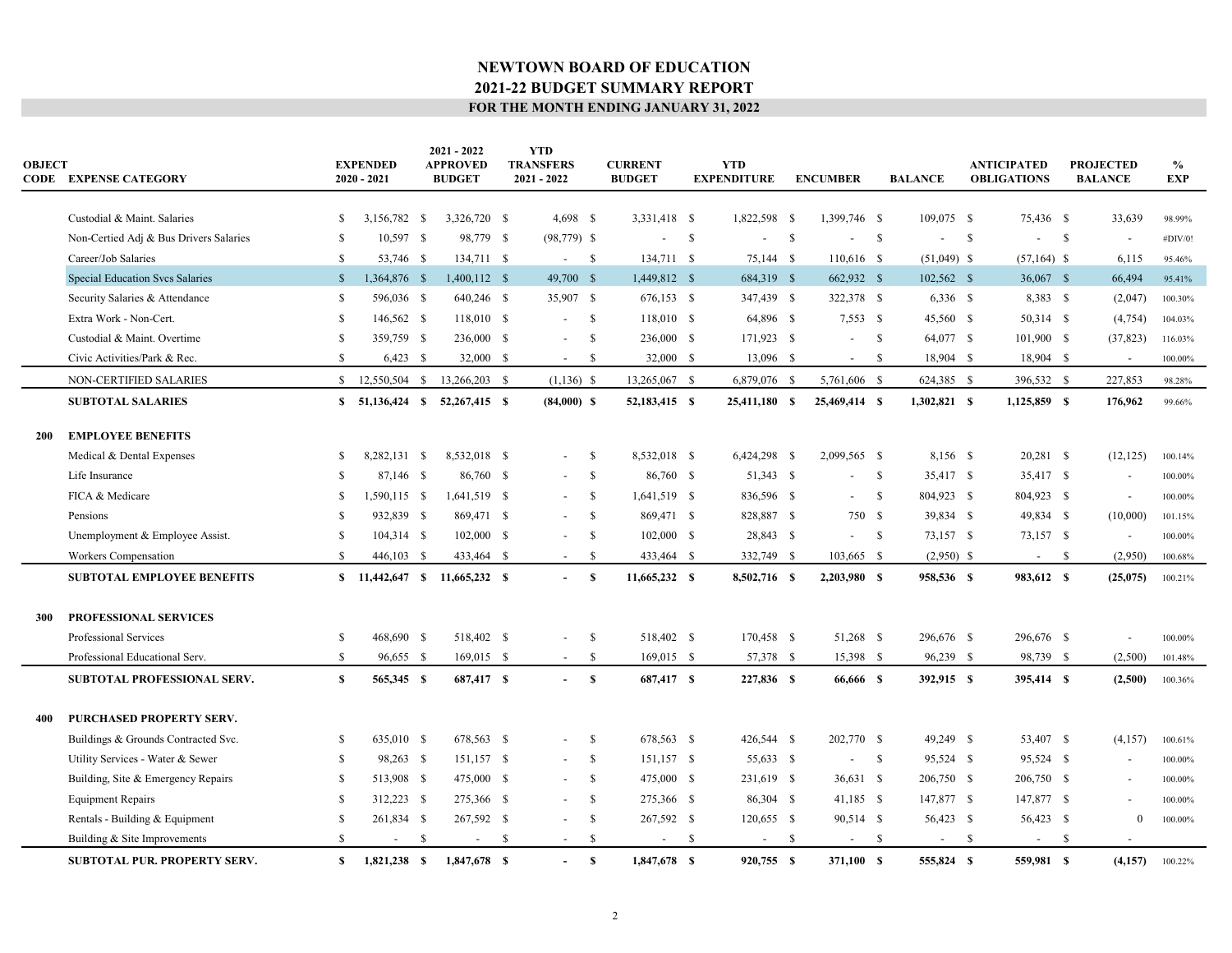| <b>OBJECT</b> | <b>CODE EXPENSE CATEGORY</b>        |               | <b>EXPENDED</b><br>$2020 - 2021$ |   | $2021 - 2022$<br><b>APPROVED</b><br><b>BUDGET</b> | <b>YTD</b><br><b>TRANSFERS</b><br>2021 - 2022 |                    | <b>CURRENT</b><br><b>BUDGET</b> | <b>YTD</b><br><b>EXPENDITURE</b> |      | <b>ENCUMBER</b> |               | <b>BALANCE</b>   | <b>ANTICIPATED</b><br><b>OBLIGATIONS</b> |      | <b>PROJECTED</b><br><b>BALANCE</b> | $\%$<br><b>EXP</b> |
|---------------|-------------------------------------|---------------|----------------------------------|---|---------------------------------------------------|-----------------------------------------------|--------------------|---------------------------------|----------------------------------|------|-----------------|---------------|------------------|------------------------------------------|------|------------------------------------|--------------------|
| 500           | <b>OTHER PURCHASED SERVICES</b>     |               |                                  |   |                                                   |                                               |                    |                                 |                                  |      |                 |               |                  |                                          |      |                                    |                    |
|               | <b>Contracted Services</b>          | S.            | 982,236 \$                       |   | 698,975 \$                                        | 133,000 \$                                    |                    | 831,975 \$                      | 509,260 \$                       |      | 139,550 \$      |               | 183,165 \$       | 192,710 \$                               |      | (9, 545)                           | 101.15%            |
|               | <b>Transportation Services</b>      | <sup>S</sup>  | 4,015,701 \$                     |   | 4,571,980 \$                                      | $(110,000)$ \$                                |                    | 4,461,980 \$                    | 2,267,801 \$                     |      | 1,763,580 \$    |               | 430,599 \$       | 373,599 \$                               |      | 57,000                             | 98.72%             |
|               | Insurance - Property & Liability    | \$            | 402,662 \$                       |   | 385,500 \$                                        | $^{\circ}$<br>$\sim$                          |                    | 385,500 \$                      | 306,826 \$                       |      | 81,583 \$       |               | $(2,909)$ \$     | $30,000$ \$                              |      | (32,909)                           | 108.54%            |
|               | Communications                      | S             | 157,606 \$                       |   | 128,815 \$                                        | $\sim$                                        | $\mathbb{S}$       | 128,815 \$                      | 100,636 \$                       |      | 50,131 \$       |               | $(21,952)$ \$    | $(14,865)$ \$                            |      | (7,087)                            | 105.50%            |
|               | <b>Printing Services</b>            | <sup>\$</sup> | 25,333 \$                        |   | 26,169 \$                                         | $\sim$                                        | <sup>\$</sup>      | 26,169 \$                       | $3,973$ \$                       |      | 114S            |               | 22,082 \$        | 22,082 \$                                |      | $\sim$                             | 100.00%            |
|               | Tuition - Out of District           | S             | 3,431,665 \$                     |   | 3,373,676 \$                                      | $\Delta \sim 100$                             | $\mathbf{\hat{s}}$ | 3,373,676 \$                    | 1,967,676 \$                     |      | 2,570,232 \$    |               | $(1,164,232)$ \$ | $(1,040,393)$ \$                         |      | (123, 839)                         | 103.67%            |
|               | Student Travel & Staff Mileage      | S.            | 157,629 \$                       |   | 221,571 \$                                        | $\sim$                                        | $\mathbb{S}$       | 221,571 \$                      | 85,539 \$                        |      | 67,811 \$       |               | 68,221 \$        | 68,221 \$                                |      | $\sim$                             | 100.00%            |
|               | SUBTOTAL OTHER PURCHASED SERV.      | $\mathbb{S}$  | 9,172,832 \$                     |   | 9,406,686 \$                                      | 23,000 \$                                     |                    | 9,429,686 \$                    | 5,241,711 \$                     |      | 4,673,001 \$    |               | $(485,025)$ \$   | $(368, 646)$ \$                          |      | (116,379)                          | 101.23%            |
|               |                                     |               |                                  |   |                                                   |                                               |                    |                                 |                                  |      |                 |               |                  |                                          |      |                                    |                    |
| 600           | <b>SUPPLIES</b>                     |               |                                  |   |                                                   |                                               |                    |                                 |                                  |      |                 |               |                  |                                          |      |                                    |                    |
|               | Instructional & Library Supplies    | S             | 826,451 \$                       |   | 773,786 \$                                        | $\blacksquare$                                | $\mathbb{S}$       | 773,786 \$                      | 431,236 \$                       |      | 99,586 \$       |               | 242,965 \$       | 251,700 \$                               |      | (8,736)                            | 101.13%            |
|               | Software, Medical & Office Supplies | <sup>\$</sup> | 214,286 \$                       |   | 214,816 \$                                        |                                               | $\mathbb{S}$       | 214,816 \$                      | 99,267 \$                        |      | 44,269 \$       |               | 71,280 \$        | 71,280 \$                                |      | $\overline{\phantom{a}}$           | 100.00%            |
|               | <b>Plant Supplies</b>               | <sup>\$</sup> | 622,223 \$                       |   | 391,100 \$                                        | $\sim$                                        | $\mathbb{S}$       | 391,100 \$                      | 225,876 \$                       |      | 50,649 \$       |               | 114,575 \$       | 114,575 \$                               |      | $\sim$                             | 100.00%            |
|               | Electric                            | S             | 801,953 \$                       |   | 1,043,970 \$                                      | $\sim$                                        | $\mathbb{S}$       | 1,043,970 \$                    | 469,829 \$                       |      | $\sim$          | $\mathbb{S}$  | 574,141 \$       | 560,141 \$                               |      | 14,000                             | 98.66%             |
|               | Propane & Natural Gas               | <b>S</b>      | 357,556 \$                       |   | 416,899 \$                                        | $\sim$                                        | $\mathbb{S}$       | 416,899 \$                      | 162,298 \$                       |      | $\sim$          | <sup>\$</sup> | 254,601 \$       | 251,601 \$                               |      | 3,000                              | 99.28%             |
|               | Fuel Oil                            | S             | 55,386 \$                        |   | 63,000 \$                                         |                                               | <sup>S</sup>       | 63,000 \$                       | 29,483 \$                        |      | $\sim$          | <sup>S</sup>  | 33,517 \$        | 33,517 \$                                |      | $\sim$                             | 100.00%            |
|               | Fuel for Vehicles & Equip.          | S             | 160,849 \$                       |   | 202,401 \$                                        | $\sim$                                        | $\mathbb{S}$       | 202,401 \$                      | 86,050 \$                        |      | $\sim 100$      | \$            | $116,351$ \$     | $106,351$ \$                             |      | 10,000                             | 95.06%             |
|               | Textbooks                           | $\mathbf S$   | 417,222 \$                       |   | 275,067 \$                                        | $\sim$                                        | $\mathbb{S}$       | 275,067 \$                      | 62,766 \$                        |      | $16,174$ \$     |               | 196,127 \$       | 196,127 \$                               |      | $\sim$                             | 100.00%            |
|               | <b>SUBTOTAL SUPPLIES</b>            | $\mathbb{S}$  | 3,455,926 \$                     |   | 3,381,039 \$                                      | $\sim$                                        | $\mathbb{S}$       | 3,381,039 \$                    | 1,566,806 \$                     |      | 210,678 \$      |               | 1,603,556 \$     | 1,585,292 \$                             |      | 18,264                             | 99.46%             |
|               |                                     |               |                                  |   |                                                   |                                               |                    |                                 |                                  |      |                 |               |                  |                                          |      |                                    |                    |
| 700           | <b>PROPERTY</b>                     |               |                                  |   |                                                   |                                               |                    |                                 |                                  |      |                 |               |                  |                                          |      |                                    |                    |
|               | Technology Equipment                | <sup>\$</sup> | 803,761 \$                       |   | 130,960 \$                                        | $\blacksquare$                                | $\mathbb{S}$       | 130,960 \$                      | 24,255 \$                        |      | 28,710 \$       |               | 77,996 \$        | 77,996 \$                                |      | $\overline{\phantom{a}}$           | 100.00%            |
|               | Other Equipment                     | S.            | 159,701 \$                       |   | 137,152 \$                                        | $61,000$ \$                                   |                    | 198,152 \$                      | 24,421 \$                        |      | 126,357 \$      |               | 47,374 \$        | 64,694 \$                                |      | (17,320)                           | 108.74%            |
|               | <b>SUBTOTAL PROPERTY</b>            | S.            | 963,462 \$                       |   | 268,112 \$                                        | 61,000 \$                                     |                    | 329,112 \$                      | 48,676 \$                        |      | 155,067 \$      |               | 125,369 \$       | 142,689 \$                               |      | (17,320)                           | 105.26%            |
|               |                                     |               |                                  |   |                                                   |                                               |                    |                                 |                                  |      |                 |               |                  |                                          |      |                                    |                    |
| 800           | <b>MISCELLANEOUS</b>                |               |                                  |   |                                                   |                                               |                    |                                 |                                  |      |                 |               |                  |                                          |      |                                    |                    |
|               | <b>Memberships</b>                  | S.            | 66,663 \$                        |   | 74,119 \$                                         | $\sim$                                        | \$                 | 74,119 \$                       | 52,037 \$                        |      | 466 \$          |               | 21,616 \$        | 21,616 \$                                |      | $\overline{\phantom{a}}$           | 100.00%            |
|               | <b>SUBTOTAL MISCELLANEOUS</b>       | $\mathbf{s}$  | 66,663 \$                        |   | 74,119 \$                                         | $-$ \$                                        |                    | 74,119 \$                       | 52,037 \$                        |      | 466 S           |               | 21,616 \$        | 21,616 \$                                |      | $\blacksquare$                     | 100.00%            |
| 910           | <b>SPECIAL ED CONTINGENCY</b>       | <sup>\$</sup> |                                  | S | 100,000 S                                         |                                               | $\mathbf{s}$       | 100,000 S                       |                                  | - \$ |                 | S             | 100.000 S        | $\blacksquare$                           | - \$ | 100,000                            | $0.00\%$           |
|               |                                     |               |                                  |   |                                                   |                                               |                    |                                 |                                  |      |                 |               |                  |                                          |      |                                    |                    |
|               | <b>TOTAL LOCAL BUDGET</b>           |               |                                  |   | \$ 78,624,538 \$ 79,697,698 \$                    | $\sim$                                        | -S                 | 79,697,698 \$                   | 41,971,716 \$                    |      | 33,150,370 \$   |               | 4,575,612 \$     | 4,445,817 \$                             |      | 129,795                            | 99.84%             |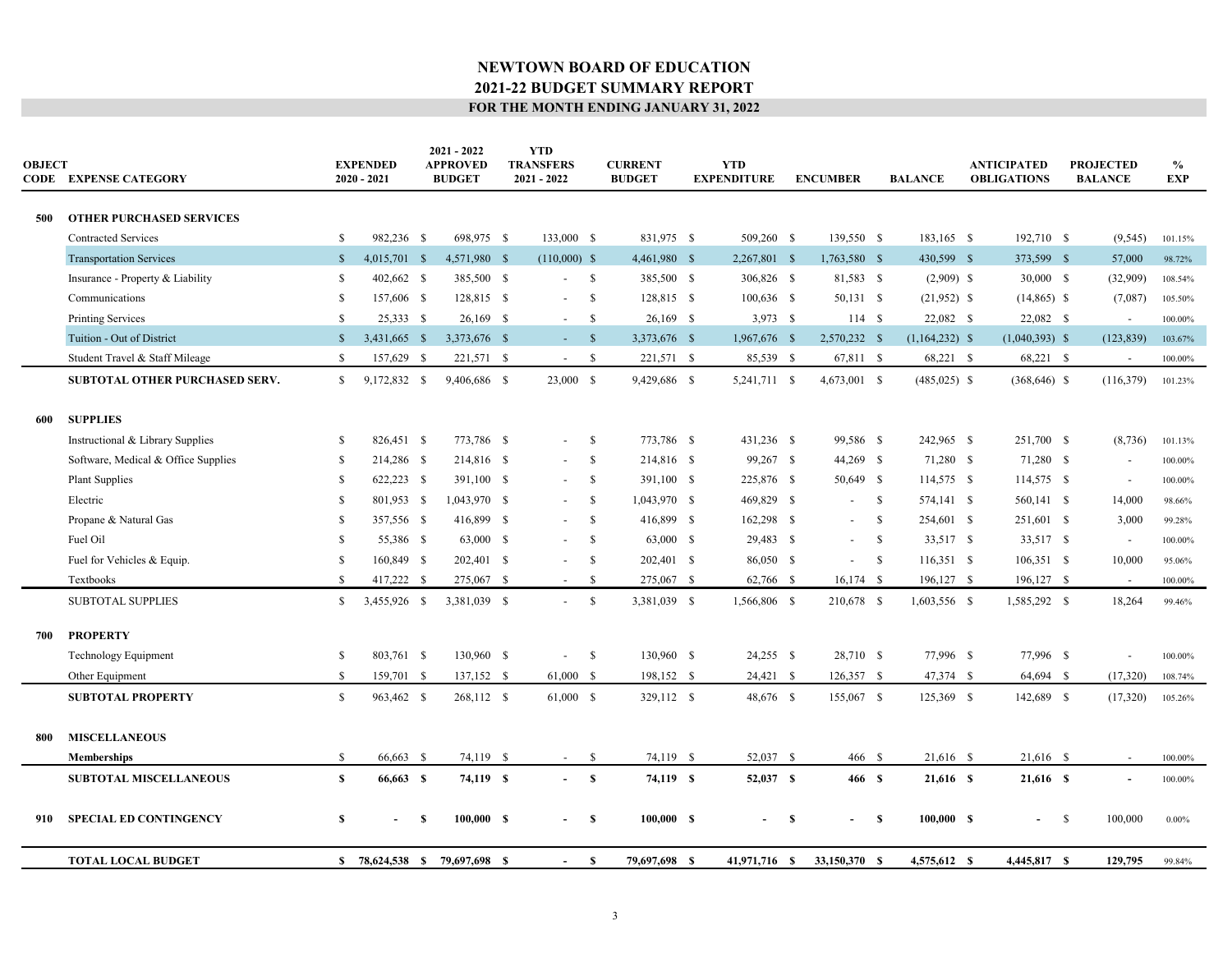| <b>OBJECT</b> | <b>CODE EXPENSE CATEGORY</b>                            |               | <b>EXPENDED</b><br>$2020 - 2021$ | $2021 - 2022$<br><b>APPROVED</b><br><b>BUDGET</b> |               | <b>YTD</b><br><b>TRANSFERS</b><br>$2021 - 2022$ | <b>CURRENT</b><br><b>BUDGET</b> | <b>YTD</b><br><b>EXPENDITURE</b> |                     | <b>ENCUMBER</b>                  | <b>BALANCE</b>               | <b>ANTICIPATED</b><br><b>OBLIGATIONS</b> | <b>PROJECTED</b><br><b>BALANCE</b> | $\frac{0}{0}$<br><b>EXP</b> |
|---------------|---------------------------------------------------------|---------------|----------------------------------|---------------------------------------------------|---------------|-------------------------------------------------|---------------------------------|----------------------------------|---------------------|----------------------------------|------------------------------|------------------------------------------|------------------------------------|-----------------------------|
|               |                                                         |               |                                  |                                                   |               |                                                 |                                 |                                  |                     |                                  |                              |                                          |                                    |                             |
|               | <b>SPECIAL REVENUES</b>                                 |               |                                  |                                                   |               |                                                 |                                 |                                  |                     |                                  |                              |                                          |                                    |                             |
|               | <b>EXCESS COST GRANT REVENUE</b>                        |               | <b>EXPENDED</b><br>2020-2021     |                                                   |               | <b>APPROVED</b><br><b>BUDGET</b>                | <b>STATE EST.</b><br>18-Jan     | <b>PROJECTED</b><br>1-Mar        |                     | <b>ESTIMATED</b><br><b>Total</b> | <b>VARIANCE</b><br>to Budget | <b>FEB DEPOSIT</b>                       | <b>MAY DEPOSIT</b>                 | % TO<br><b>BUDGET</b>       |
| 51266         | <b>Special Education Svcs Salaries ECG</b>              | $\mathcal{S}$ | (30, 492)                        |                                                   | -S            | $(36,710)$ \$                                   | (2, 857)                        |                                  |                     | $(2,857)$ \$<br>S                | (33, 853)                    |                                          |                                    | 7.78%                       |
| 54116         | Transportation Services - ECG                           |               | (257,766)                        |                                                   | $\mathbb{S}$  | $(362,617)$ \$                                  | (339, 660)                      |                                  |                     | $(339,660)$ \$                   | (22,957)                     |                                          |                                    | 93.67%                      |
| 54160         | Tuition - Out of District ECG                           |               | (1, 196, 501)                    |                                                   |               | $(1,261,493)$ \$                                | (1, 270, 593)                   |                                  |                     | $(1, 270, 593)$ \$               | 9,100                        |                                          |                                    | 100.72%                     |
|               | Total                                                   | $\mathcal{S}$ | (1, 484, 759)                    |                                                   | $\mathbb{S}$  | $(1,660,820)$ \$                                | $(1, 613, 110)$ \$              |                                  | $\omega_{\rm{max}}$ | $(1, 613, 110)$ \$<br>- \$       | $(47,710)$ \$                |                                          | $\mathbb{S}$                       | 97.13%                      |
|               |                                                         |               |                                  |                                                   |               |                                                 |                                 |                                  |                     |                                  |                              | <b>Total</b>                             | S<br>$\sim$                        |                             |
|               | <b>SDE MAGNET TRASNPORTATION GRANT</b>                  | $\mathcal{S}$ | (5,200)                          |                                                   | $\mathcal{S}$ | $(20, 800)$ \$                                  | (13,000)                        |                                  |                     | S<br>$(13,000)$ \$               | (7,800)                      |                                          |                                    | 62.50%                      |
|               | <b>OTHER REVENUES</b>                                   |               |                                  |                                                   |               |                                                 |                                 |                                  |                     |                                  |                              |                                          |                                    |                             |
|               |                                                         |               |                                  |                                                   |               |                                                 | <b>APPROVED</b>                 |                                  |                     |                                  |                              | $\frac{0}{0}$                            |                                    |                             |
|               | <b>BOARD OF EDUCATION FEES &amp; CHARGES - SERVICES</b> |               |                                  |                                                   |               |                                                 | <b>BUDGET</b>                   | <b>ANTICIPATED</b>               |                     | <b>RECEIVED</b>                  | <b>BALANCE</b>               | <b>RECEIVED</b>                          |                                    |                             |
|               | <b>LOCAL TUITION</b>                                    |               |                                  |                                                   |               |                                                 | \$32,430                        |                                  |                     | \$30,802                         | \$1,629                      | 94.98%                                   |                                    |                             |
|               | HIGH SCHOOL FEES FOR PARKING PERMITS                    |               |                                  |                                                   |               |                                                 | \$30,000                        |                                  |                     | \$30,000                         | \$0                          | 100.00%                                  |                                    |                             |
|               | MISCELLANEOUS FEES                                      |               |                                  |                                                   |               |                                                 | \$6,000                         |                                  |                     | \$1,059                          | \$4,941                      | 17.65%                                   |                                    |                             |
|               | TOTAL SCHOOL GENERATED FEES                             |               |                                  |                                                   |               |                                                 | \$68,430                        |                                  |                     | \$61,860                         | \$6,570                      | 90.40%                                   |                                    |                             |
|               | <b>OTHER GRANTS</b>                                     |               |                                  |                                                   |               | <b>TOTAL BUDGET</b>                             | <b>21-22 BUDGET</b>             | <b>YTD EXPENSE</b>               |                     | <b>ENCUMBER</b>                  | <b>BALANCE</b>               |                                          |                                    |                             |
| 214           | <b>ESSER II</b>                                         |               |                                  |                                                   |               | \$625,532                                       | \$625,532                       | \$368,934                        |                     | \$208,151                        | \$48,447                     | 92.26%                                   |                                    |                             |
|               | ESSER III (estimated \$809k for 21-22 use)              |               |                                  |                                                   |               | \$1,253,726                                     | \$809,095                       | \$472,652                        |                     | \$229,357                        | \$107,086                    | 86.76%                                   |                                    |                             |
|               |                                                         |               |                                  |                                                   |               |                                                 |                                 |                                  |                     |                                  |                              |                                          |                                    |                             |